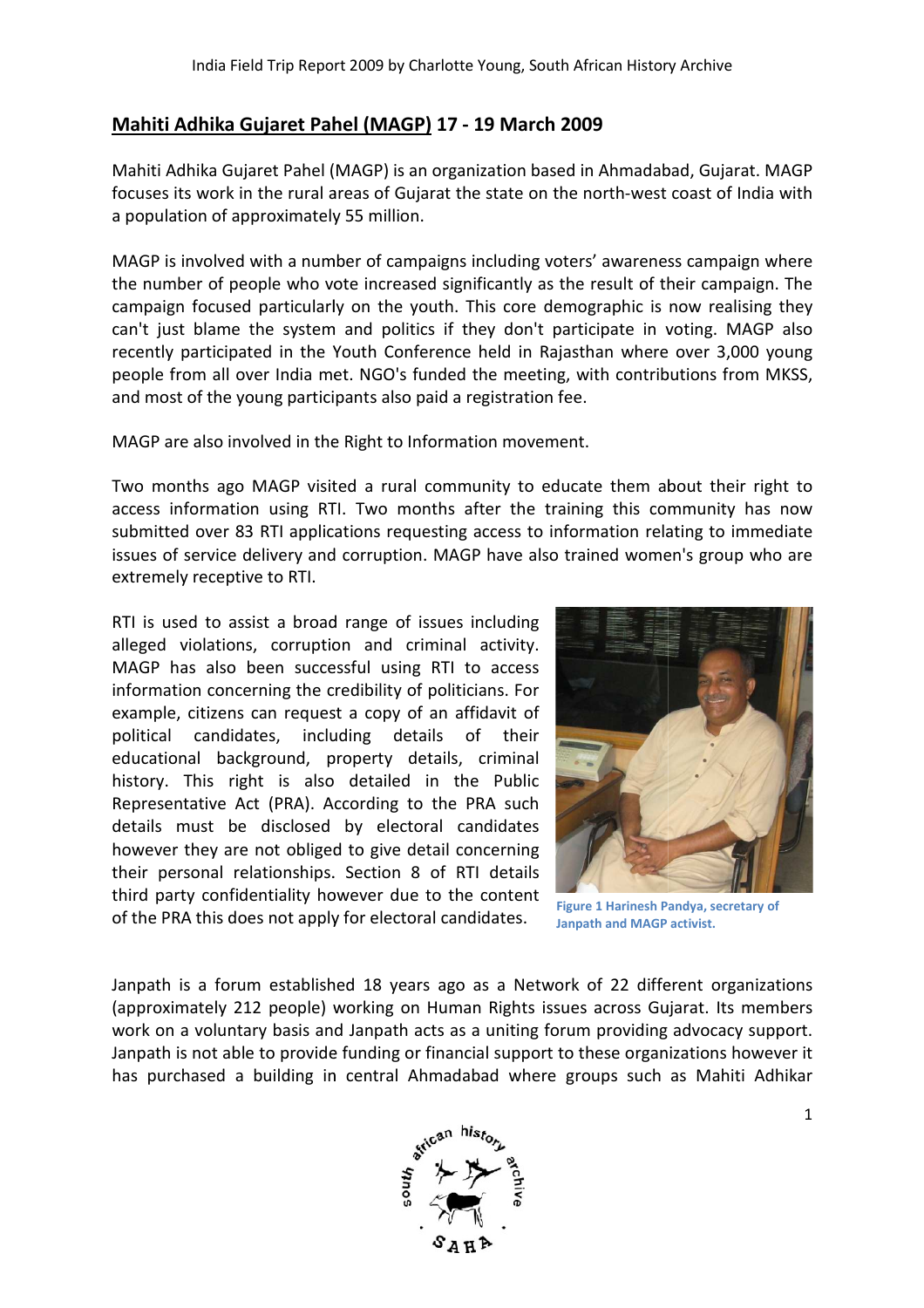Gujarat Pahel (MAGP) have their offices. MAGP is currently in the process of officialising its status as an independent organization: until then it remains an agency of Janpath.



**Figure 2 Locals read leaflets handed out from the "RTI on Wheels" van, Civil Hospital district, Asia's biggest public hospital, Ahmadabad, Gujarat, India.**

#### **'RTI on wheels'**

Small leaflets are distributed from the 'RTI on Wheels' van free of charge. These leaflets give people basic information about their rights and that a law exists that can enable them to access these rights.

A copy of the Act is also available for Rs20 and a small user's guide developed by MAGP is also available for sale. MAGP's view is that if you offer such resources to people for free they are not valued: people are far more likely to use a resource that they

have paid for, no matter how small the cost. However MAGP stress that the intention is strictly not to make a profit: all funds made from sales are immediately re-spent by MAGP projects aimed at improving the implementation of RTI, fighting corruption and improving openness and accountability in government. MAGP also holds a strong view that any resources developed for the purpose of promoting RTI should not be copyrighted.

"RTI on Wheels" has attracted a lot of media attention, particularly from government governmentrun State and National channels. During our field trip to the Civil Hospital, ETV Gujarat heard that we would be in the area and sent a journalist to capture the moment. I was interviewed by ETV journalist Geeta Mehta about the purpose of my trip and my interest in "RTI on Wheels" and MAGP. Pankti spoke with Geeta about the work of "RTI on Wheels" and MAGP.



**Figure 3 Pankti Jog of MAGP speaks with ETV Gujarat broadcast journalist Geeta Mehta about the work of "RTI on Wheels" and MAGP. Publications offered for sale from the "RTI on Wheels" van are visible in the foreground.** 

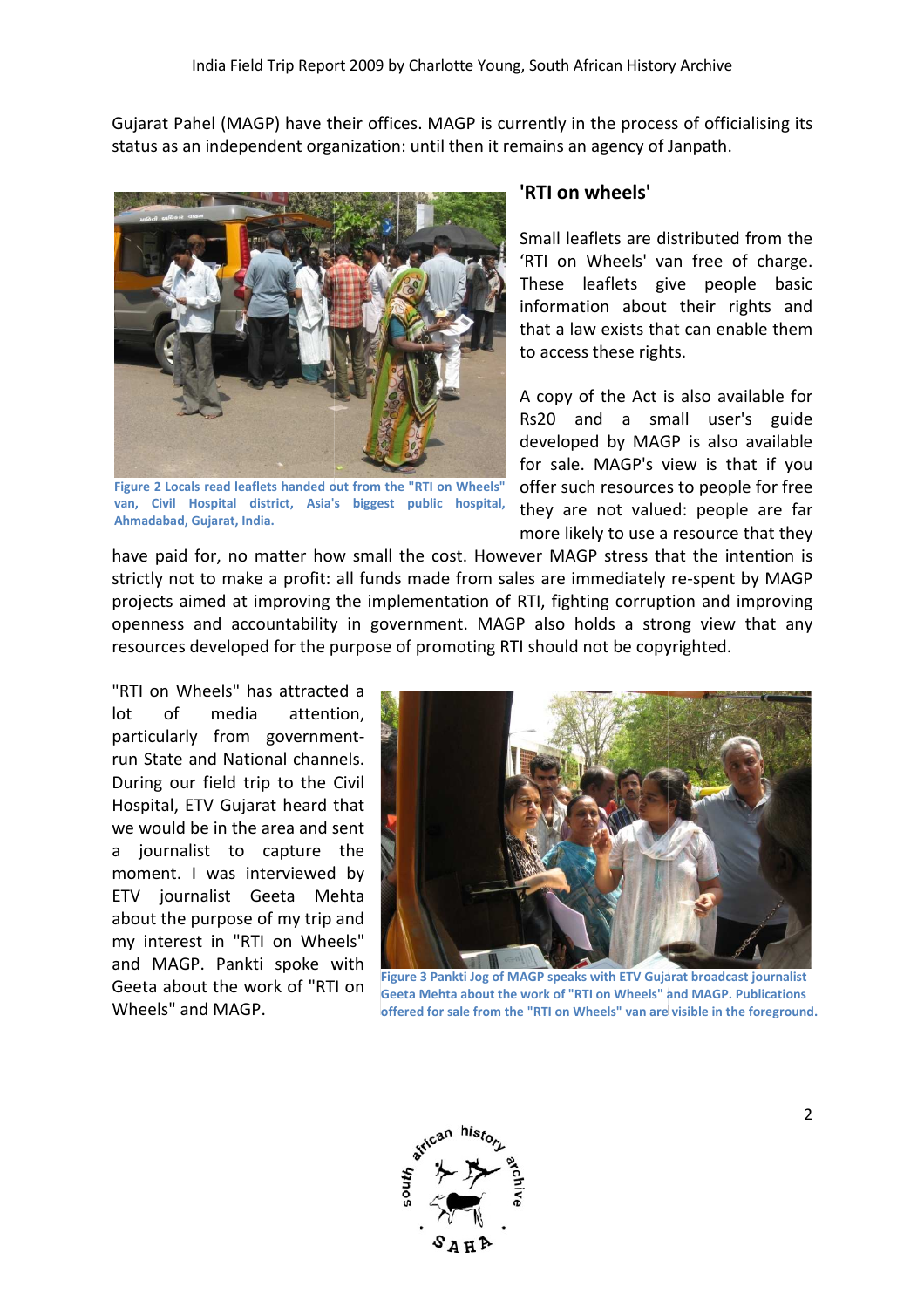### **RTI Helpline**

Sadhana runs the RTI Helpline for MAGP. She has been associated with Janpath for many years and became interested in RTI as soon as it was enacted. Sadhana thus sought formal training through SPIPA (free of charge) including the Training for Trainers and training on how to deal with calls received through the RTI Helpline. Now Sadhana also provides assistance during SPIPA's training and is then paid by the g government for her expertise.

The RTI Helpline offered by MAGP is not only used by citizens (applicants) but also by government officials (respondents) seeking advice about the legislation. Approximately 15% of calls received are from government officials asking for advice: MAGP is cooperative and sees this as an important use of the helpline. MAGP regularly faxes important resources to government officials in response to their enquiries. The Helpline is not toll view is that if people value a service they should be prepared to pay for it. Approximately 55 calls are received on average per day. overnment for her expertise.<br>
citizens (applicants) but also by<br>
the legislation. Approximately 15%<br>
advice: MAGP is cooperative and<br>
larly faxes important resources to<br>
delpline is not toll-free: again, the

In many cases, Sadhana receives a call from people who are hearing about RTI for the first view is that if people value a service they should be prepared to pay for it. Approximately 55<br>calls are received on average per day.<br>In many cases, Sadhana receives a call from people who are hearing about RTI for the fir

questions, or they are fearful of the potential impact of the Act on their work.

In their experience dealing directly with PIOs it is MAGP's impression that PIOs do not have sufficient resources to deal with their responsibilities in terms of RTI. Many PIOs understand the Act and implement it to the best of their capacity however there are many restrictions including a shortage of human resources and poor records management. Nonetheless, MAGP encourages applicants to be strict in



**Figure 4 Sadhana Pandya provides advice and assistance on MAGP's mobile RTI Helpline.**

terms of dealing with their RTI application. For example, if MAGP receives a call through the RTI Helpline from an applicant who has not received a response to their RTI application<br>within 30 days MAGP advises them to go ahead with submitting an appeal immediately.<br>MAGP then guides the applicant through the process within 30 days MAGP advises them to go ahead with submitting an appeal immediately. MAGP then guides the applicant through the process of first appeal: there is no leniency offered to PIOs.

In the evening of 17 March 2009 we attended a political rally organized by the New Socialist Movement (NSM). I was advised by a female attendee that NSM is not a political party but a political movement set up in order to pressure mainstream parti es

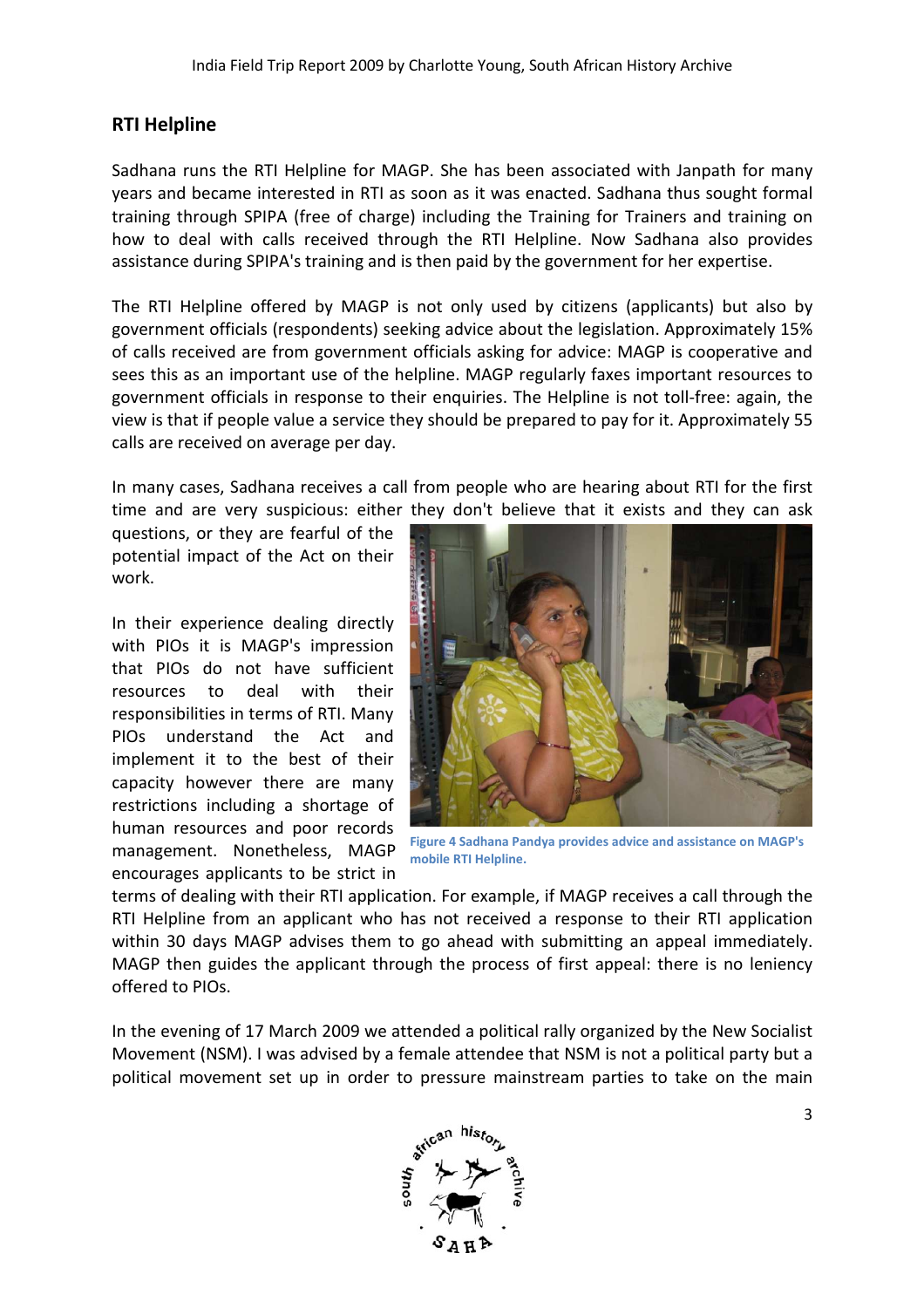issues affecting the lesser represented classes. I spoke with a number of individuals present at the political rally in order to determine the purpose of their participation and their views about current politics and development in I India.

Farmers, tribes' people, minorities and other oppressed classes travelled from throughout the State in order to participate in today's political rally; many travelling for over 24 hours. Rally participants united under one banner fighting for their rights: many communities from lower castes have little or no food to eat and other basic necessities such as shelter and clothes are scarce. They view development as currently focused on benefitting the wealthy and more privileged classes, taking no notice of the 'oppressed'. This group is against globalization and work to stop the impact of globalization in their communities.

Banners held by protesters as they march through the streets of Ahmadabad read "This land is ours", "Down with imperialism", "Speak out" and "Down with globalization". As the crowd gathers in the central park outside the district level Municipal Building, a united chant of



**Figure 5 17 March 2009: Approximately 10,000 people including**  representatives from more than 30 organizations gather in a park in Ahmedebad for a political rally. Farmers, tribes' people, **minorities and other oppressed classes travelled from all over Gujarat in order to participate in the rally; many travelling for over 24 hours.** 

"We all are one" (in Gujarati, the local language) beams through loud speakers with each of the 10,000 people present joining in. A group of women lead a song that speaks of the need to fight corruption and improve the impact of development. This is not a gathering for any particular political party. The group sees its role as informing the mainstream political parties of what key issues need to be addressed. For this reason they are quick to point out that they have no political affiliation: that none of the main stream parties are currently addressing their needs. Today's rally is about publicizing these issues in order for the political parties to take note of what is important to the people.

There is a strong media presence and I am assured that media coverage will be aired on state and national television, radio and newspapers .

I spoke with Sardar Bag, leader of the New Socialist Movement, who advised that he is forming a new political party in order to take care of the minority classes. He believes politics has been completely polarized by the two mainstream parties, neither of which takes into account the needs of minority groups. Whilst some other individuals I spoke with did not identify today's rally as the first gathering of a new political party, the Ne New Socialist Movement, it is clear that today's gathering will play an important role in pushing issues affecting minority groups onto the political agenda. The prospect of main stream parties

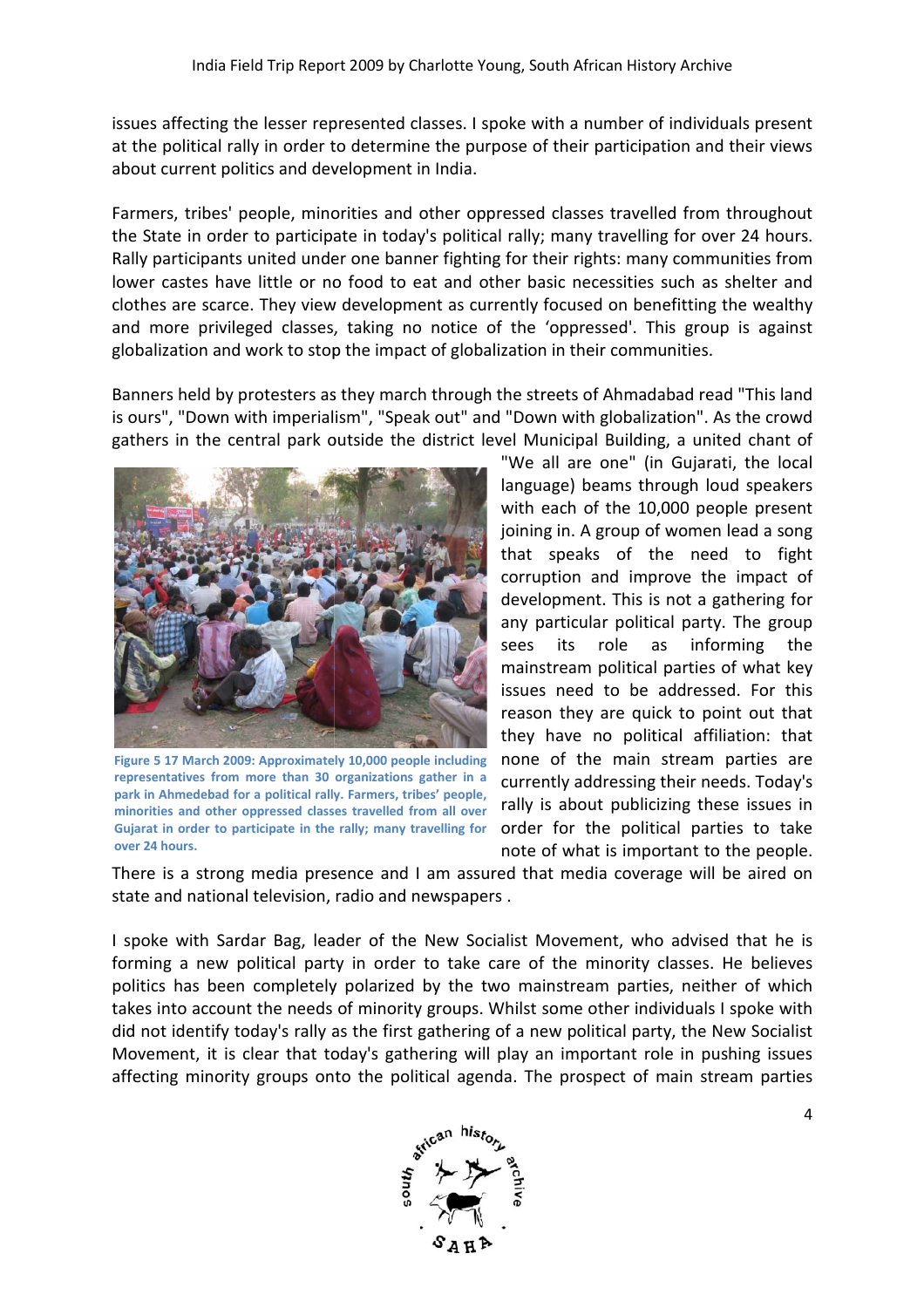addressing these issues immediately seems unlikely. Nonetheless the message from this group is clear: the current development model being used is not working.

Sardar Bag spoke of his plan to put up a political candidate in local areas in order to offer an alternative to minority groups. When asked what will be included in his party's manifesto, Mr Singh responded:

- 1. Opposing the complete communalization of politics
- 2. Opposing the developmental model under the label "Vibrant Gujarat" which is completely eliminating and destroying the poor people
- 3. Demand equal rights for the minorities
- 4. Make all specific demands for marginalized classes

When asked about his views on the Right to Information Sardar Bag commented that he will certainly push for a complete democratic and open process. ghts for the minorities<br>
demands for marginalized classes<br>
his views on the Right to Information Sardar Bag commented that he will<br>
complete democratic and open process.<br>
We returned to the MAGP office to



Figure 6 Residents from the "slum" area known as "Potter's Place" by locals, on the outskirts of Ahmadabad gather around the "RTI on Wheels" van. *Prajad Kantibhai, who was the first from his community*  to use RTI talks to the group about his experiences with RTI and its use *in addressing issues affecting the community. The specks interfering with the photo are dust particles: the area is extremely dry and the air is filled with dust.* 

meet up with other MAGP workers before heading off to Azadnagar, Sarkhez, a "slum" area in the outskirts of Ahmadabad, with the "RTI on Wheels" van. More than 5,000 families live in this area, the majority of whom are from families who for generations have depended on the pottery industry to survive. Today the area is poorly serviced and the skilled hand hand-making pottery industry has been badly affected by the impact of globalization. The road we take to access the area is muddy, windy, uneven with huge pot-holes, there are no street lights and the atmosphere is extremely dusty making it hard to breath. uded in his party's manifesto,<br>
t Gujarat" which is completely<br>
ar Bag commented that he will<br>
turned to the MAGP office to<br>
up with other MAGP workers<br>
heading off to Azadnagar,<br>
z, a "slum" area in the<br>
rts of Ahmadabad,

People from "Potter's Place" have already used RTI and have invited MAGP to come to the a meeting with them and other residents from the area in order to discuss issues relating to the RTI applications they have already submitted. This will also be an opportunity for the group to gather and discuss and educate on RTI and what other issues they may choose to address. Not everyone in the area is aware of RTI and how to apply it so MAGP intends to organize a one day workshop in the area in order to teach as many locals as possible how to draft their own RTI application. MAGP is also looking at the possibility of working with youths from the area in order to promote RTI in the area. MAGP has only a small staff - they what other issues they may choose to<br>how to apply it so MAGP intends to<br>ach as many locals as possible how to<br>g at the possibility of working with<br>ea. MAGP has only a small staff - they

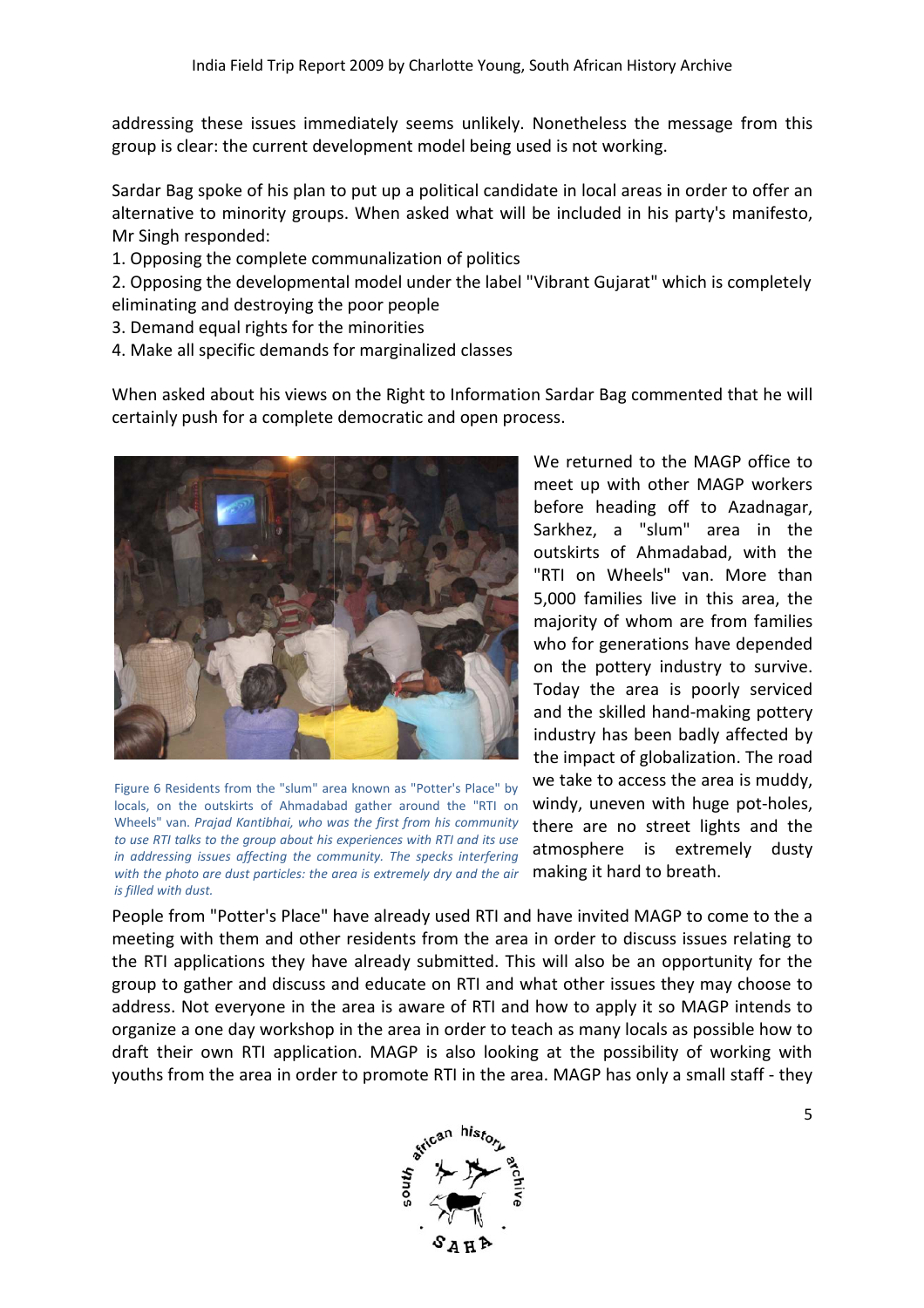hope to identify community leaders and youths who are enthusiastic. Sustainability can be assured through such an approach.

17 March 2008 - on the first day the "RTI on Wheels" van visited to the Civil Hospital area and the District Panjant (District Office) in Ahmadabad. They were followed by media representatives and were therefore conscious of the need to keep local so that m media wouldn't have trouble following them on the poor quality rural roads. In the same week MAGP went to the tribal areas with 'RTI on Wheels', conscious of the need to spread awareness amongst those living in the most remote areas of the State. They took advantage of an annual gathering of tribes and were welcomed by tribes' people from throughout the state.

## **Lessons Learnt**

MAGP designed the original vehicle used for "RTI on Wheels" and have learnt many important lessons during its first year of operation. One of the greatest learnings for MAGP during its first year of "RTI on Wheels" relates to the compatibility of technology and poor infrastructure throughout the State. Initially, MAGP installed a high-tech in-built multimedia system in the van. They then face two major problems: firstly, the poor quality roads that the "RTI on Wheels" needs to travel on cause damage to this high-tech equipment (settings were fine-tuned but were knocked out after repeated travel on bumpy roads). Secondly, they recognized the risk of having equipment worth over Rs 100,000 on visual display when parked in in a low MAGP thus decided to alter the equipment so that they now carry a separate projector that can be installed once they arrive at a venue. There is also a TV screen linked up to a DVD player so that this can be used to display audio-visual material during smaller gatherings. tuned but were knocked out after repeated travel on bumpy roads). Secondly,<br>nized the risk of having equipment worth over Rs 100,000 on visual display when<br>in a low-security venue. ed to alter the equipment so that they now carry a separate projector<br>once they arrive at a venue. There is also a TV screen linked up to a<br>s can be used to display audio-visual material during smaller gatherings lamage to this high-tech equipment (setti<br>repeated travel on bumpy roads). Second<br>orth over Rs 100,000 on visual display wh<br>low-security ven<br>that they now carry a separate projector t<br>here is also a TV screen linked up to

They also planned to have a solar panel on top of the vehicle so the cost of running the electricity for the data projector can be as low as possible. This is still planned however the implementation of such a change is dependent on adequate funding.

The positioning of the TV screen has also been an important lesson. At the moment, the screen is at the back of the boot of the vehicle which causes people to have to lean in and restricts the number of people who can view the images at once. MAGP plan to move the screen so that it sits on a stand nearer to the rear door of the vehicle so that it can be viewed by more people. This will require re-wiring and will thus take some time. he positioning of the TV screen has also been an important lesson. At the m<br>creen is at the back of the boot of the vehicle which causes people to have to<br>estricts the number of people who can view the images at once. MAGP

viewed by more people. This will require re-wiring and will thus take some time.<br>There has been interest from groups in other States in India to replicate the vehicle such as Public Concern for Governance Trust and Mumbai Chartered Accountant Association in Mumbai, is planning to have a similar vehicle from the financial assistance from a corporate body. MKSS in Rajasthan is also interested in having a similar vehicle, perhaps a larger vehicle than is used in MAGP, in order to have an exhibition panel inside the vehicle as well.

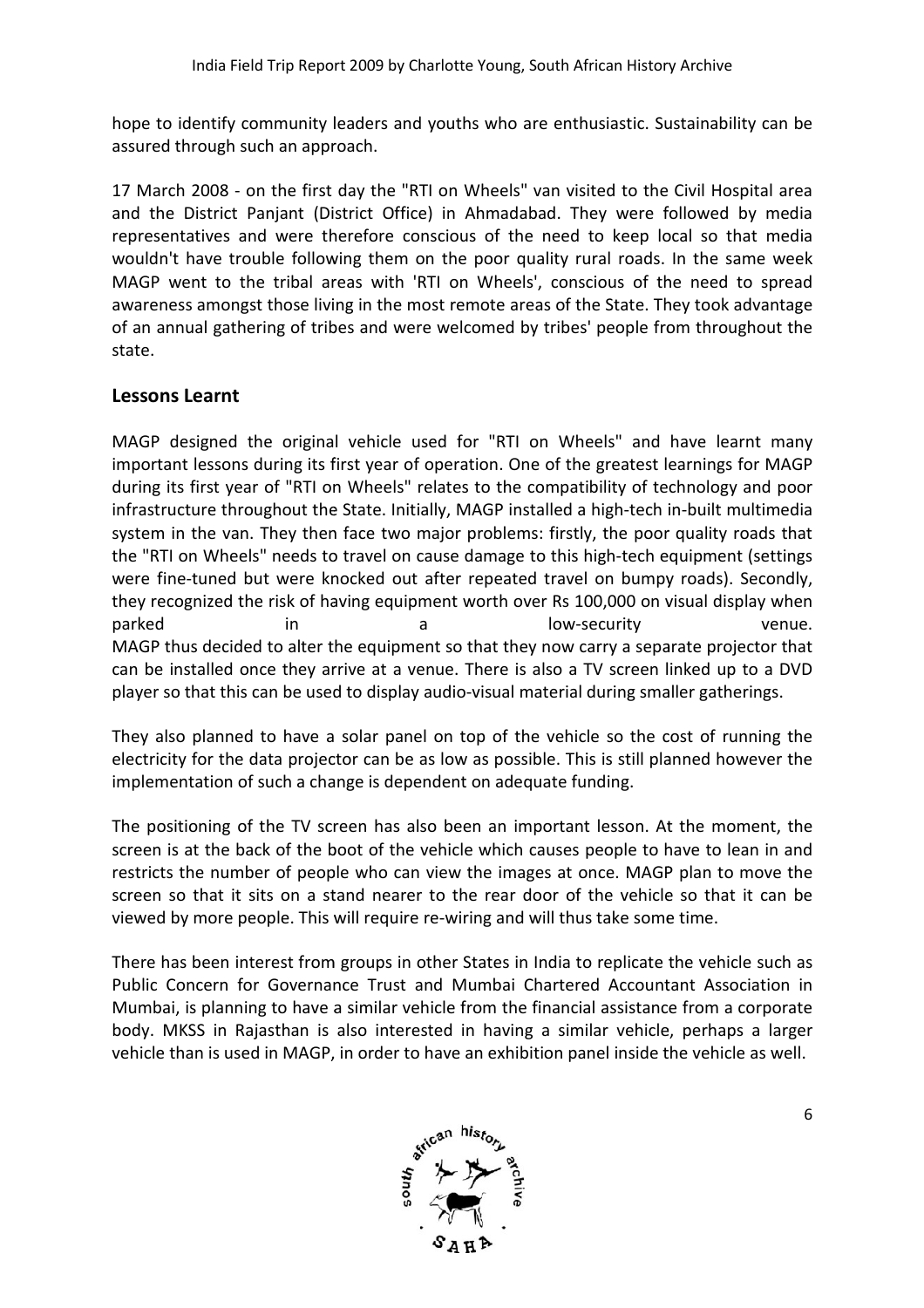Prajad Kantibhai is a local resident from Azadnager, Sarkhez, "Potter's Place" who approached MAGP requesting assistance, mobilizes other people to use RTI, and is an active volunteer. I asked him a number of questions about his involvement with RTI. He first heard of RTI by reading a newspaper article which detailed the work done by MAGP and provided the helpline number. He contacted the RTI helpline, then visited the legal clinic held at the MAGP office on a Saturday, then submitted a number of RTI applications and encouraged others to use RTI. Issues he is trying to address through RTI include improving the quality of the main road and the quality of water. The villagers have been asking the government to build a road for years: it is only with RTI that they now feel empowered to hold government accountable and demand answers to their questions. nd the quality of water. The villagers have been asking the government to<br>years: it is only with RTI that they now feel empowered to hold government<br>demand answers to their questions.<br>tion details that Prajad Kantibhai wan

Their RTI application details that Prajad Kantibhai wants to know why the road has not been built by the government. They are hoping to find out the plans and funds allocated to building a road and who has been made responsible for the project. They had been advised orally by a government official that Rs100,000,000 has been allocated by the government to improve the road but they have not received anything in writing. When asked what it means to have RTI Prajad Kantibhai responded that earlier he was scared to even go to the village government secretary, let alone the chief commissioner. But once he knew about RTI and that he has a right to ask questions it means so much: he is no longer scared to ask questions to the collector or commissioner about his water and other services. jad Kantibhai wants to know why the road has not been<br>hoping to find out the plans and funds allocated to<br>nade responsible for the project. They had been advised<br>8:100,000,000 has been allocated by the government to<br>receiv

A number of DVDs are shown to the group, including a music video with a song written specifically as part of the RTI movement. Lyrics to the song include "my vote has a right to know, my big promises are made one day, why big promises are made one day, then no work for five years?", "Why we shed blood, are we not all human beings?", "my life has a right to live, now why live without this right? It's as good as not being alive". After the music video was shown, leaflets were handed out by Prajad Kantibhai and some voluntee role as community leaders is respected and encouraged by MAGP in order to improve the sustainability of RTI in the community. A DVD is then shown demonstrating successful RTI applications relating to important issues affecting the community; in t his issues covered are water and roads. The projector broadcasts the image from behind a screen. MAGP selects the DVDs with case studies most relevant to the area they are visiting. government official that Rs100,000,000 has been allocated by the government to<br>ne road but they have not received anything in writing. When asked what it means<br>fl Prajad Kantibhai responded that earlier he was scared to ev

# **Case study: 24 mins 50**

# 27 minutes: Uttar Pradesh: Villagers used RTI to get a bridge put in place in their **community.**

Prajad Kantibhai spends time talking to approximately 200 people from the local area encouraging them to use their right. The key is to allow and encourage the community leader to speak to the group: for the group to see them as empowered through RTI. Prajad Kantibhai tells the group not to be scared and to use "RTI on Wheels" and MAGP to improve their awareness and understanding of RTI. Pankti also spoke with the group to advise them